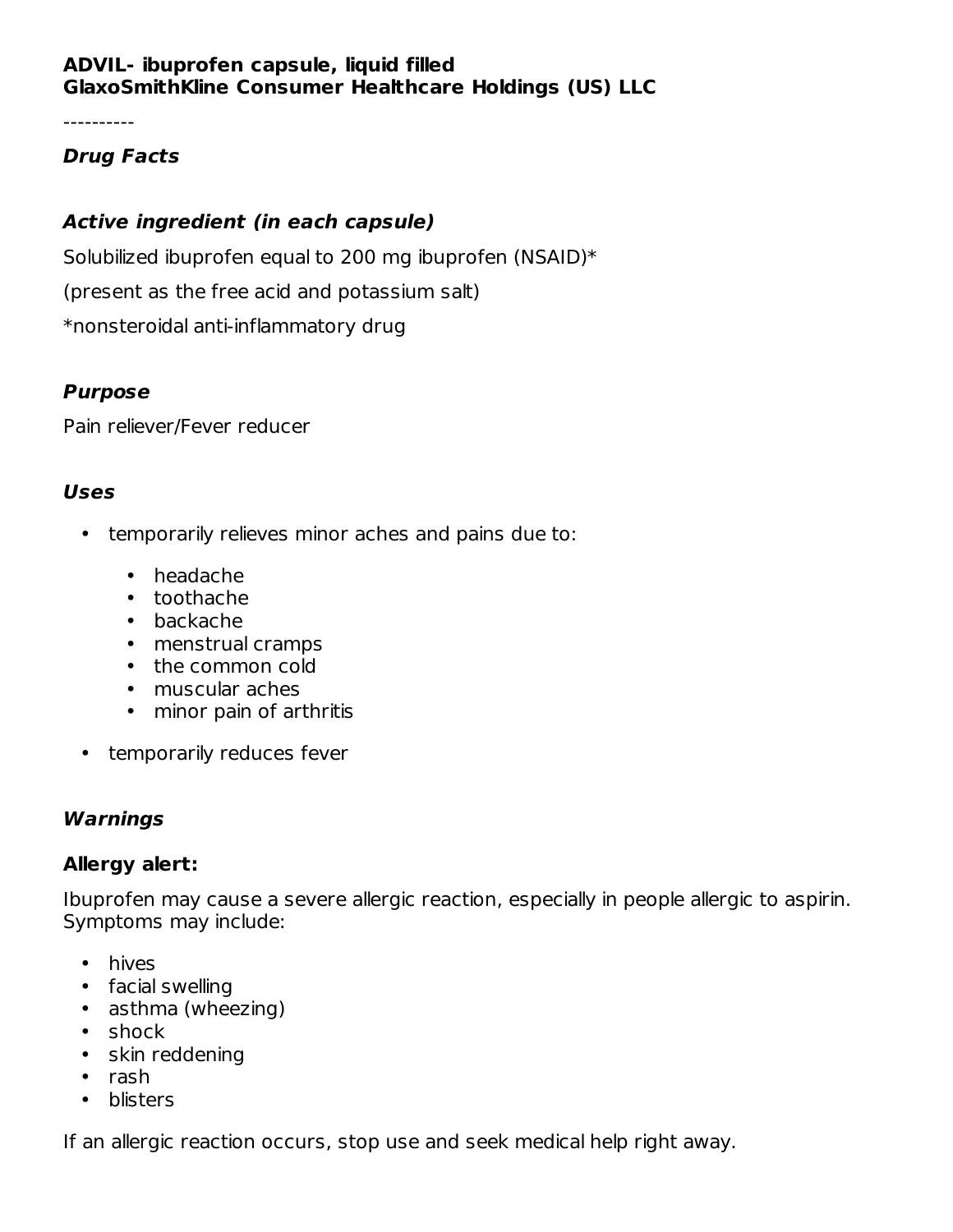## **Stomach bleeding warning:**

This product contains an NSAID, which may cause severe stomach bleeding. The chance is higher if you

- are age 60 or older
- have had stomach ulcers or bleeding problems
- take a blood thinning (anticoagulant) or steroid drug
- take other drugs containing prescription or nonprescription NSAIDs [aspirin, ibuprofen, naproxen, or others]
- have 3 or more alcoholic drinks every day while using this product
- take more or for a longer time than directed

## **Heart attack and stroke warning:**

NSAIDs, except aspirin, increase the risk of heart attack, heart failure, and stroke. These can be fatal. The risk is higher if you use more than directed or for longer than directed.

### **Do not use**

- if you have ever had an allergic reaction to any other pain reliever/fever reducer
- right before or after heart surgery

## **Ask a doctor before use if**

- stomach bleeding warning applies to you
- you have problems or serious side effects from taking pain relievers or fever reducers
- you have a history of stomach problems, such as heartburn
- you have high blood pressure, heart disease, liver cirrhosis, kidney disease, asthma, or had a stroke
- you are taking a diuretic

## **Ask a doctor or pharmacist before use if you are**

- under a doctor's care for any serious condition
- taking aspirin for heart attack or stroke, because ibuprofen may decrease this benefit of aspirin
- taking any other drug

## **When using this product**

• take with food or milk if stomach upset occurs

## **Stop use and ask a doctor if**

- you experience any of the following signs of stomach bleeding:
	- feel faint
	- vomit blood
	- have bloody or black stools
	- have stomach pain that does not get better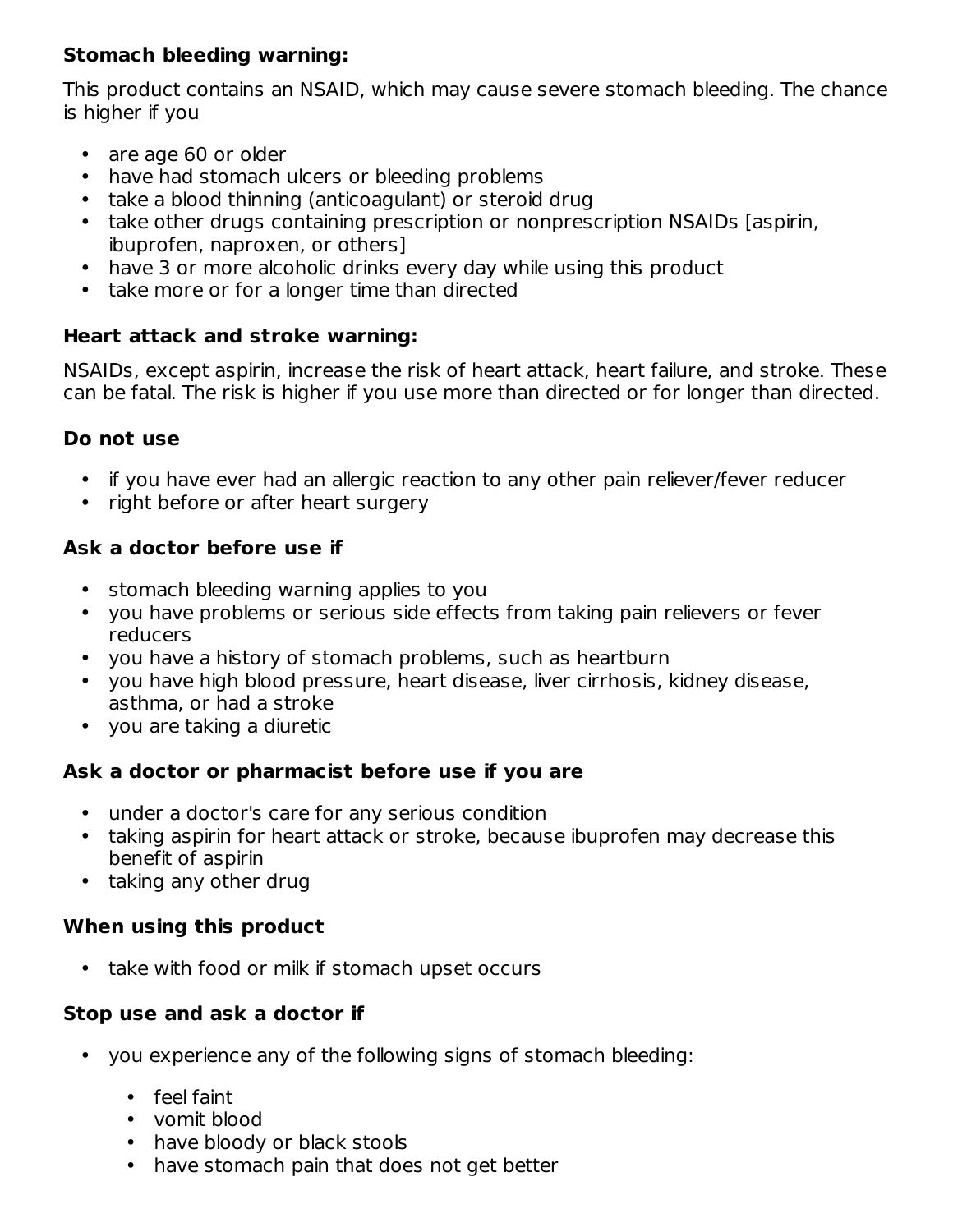- you have symptoms of heart problems or stroke:
	- chest pain
	- trouble breathing
	- weakness in one part or side of body
	- slurred speech
	- leg swelling
- pain gets worse or lasts more than 10 days
- fever gets worse or lasts more than 3 days
- redness or swelling is present in the painful area
- any new symptoms appear

## **If pregnant or breast-feeding,**

ask a health professional before use. It is especially important not to use ibuprofen at 20 weeks or later in pregnancy unless definitely directed to do so by a doctor because it may cause problems in the unborn child or complications during delivery.

### **Keep out of reach of children.**

In case of overdose, get medical help or contact a Poison Control Center right away.

## **Directions**

- **do not take more than directed**
- **the smallest effective dose should be used**
- adults and children 12 years and over: take 1 capsule every 4 to 6 hours while symptoms persist
- if pain or fever does not respond to 1 capsule, 2 capsules may be used
- do not exceed 6 capsules in 24 hours, unless directed by a doctor
- children under 12 years: ask a doctor

## **Other information**

- each capsule contains: **potassium 20 mg**
- read all warnings and directions before use. Keep carton.
- store at 20-25°C (68-77°F)
- avoid excessive heat above 40°C (104°F)

## **Inactive ingredients**

## **Advil Liqui-Gels**

FD&C green no. 3, gelatin, lecithin (soybean), medium-chain triglycerides, pharmaceutical ink, polyethylene glycol, potassium hydroxide, purified water, sorbitol sorbitan solution

## **Advil Liqui-Gels Minis**

FD&C green no. 3, gelatin, medium-chain triglycerides, pharmaceutical ink, polyethylene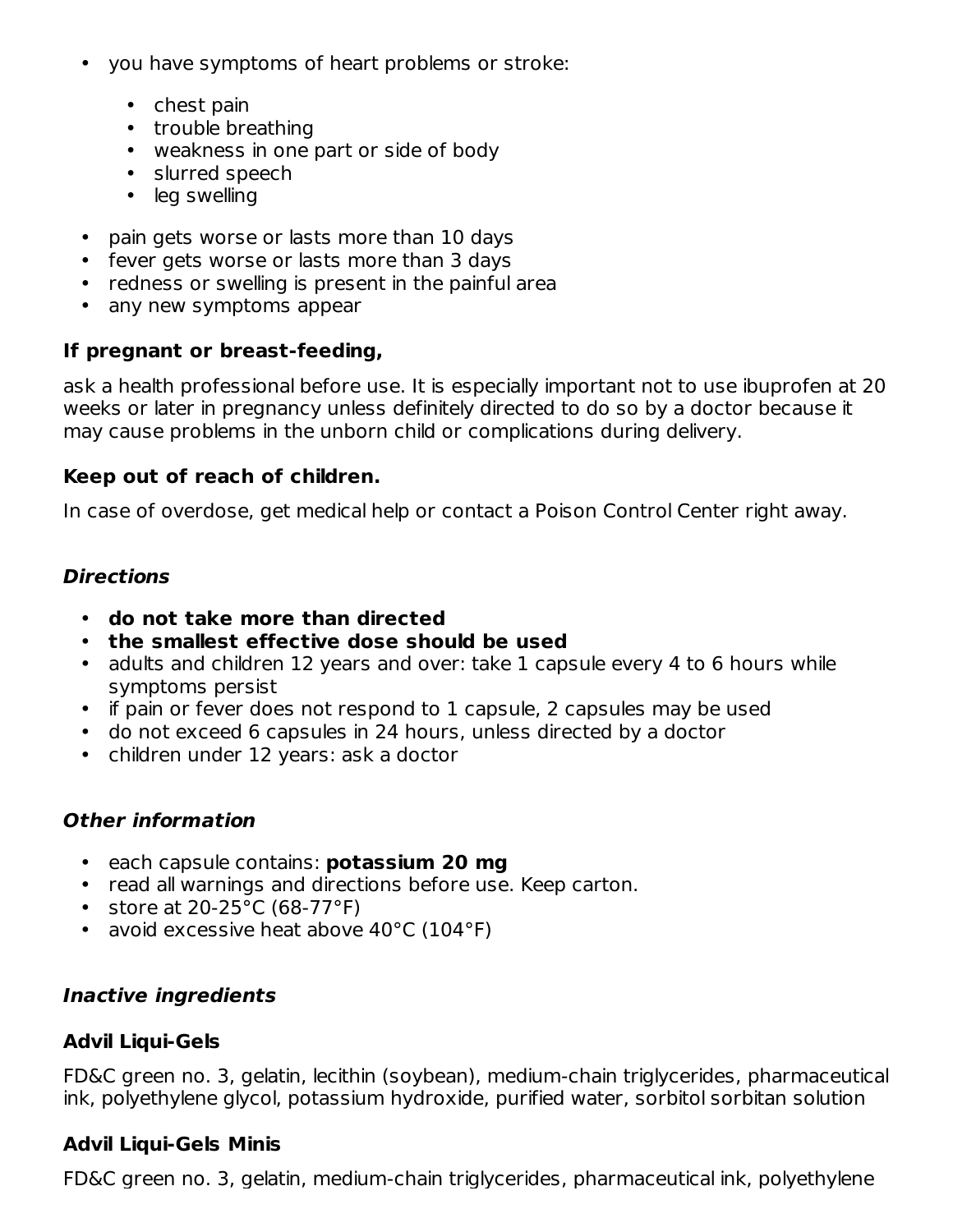FD&C green no. 3, gelatin, medium-chain triglycerides, pharmaceutical ink, polyethylene glycol, potassium hydroxide, purified water, sorbitol sorbitan solution

### **Questions or comments?**

call toll free **1-800-88-ADVIL**

## **PRINCIPAL DISPLAY PANEL**

**0573-0169-20**

**Advil ® LIQUI•GELS ®**

Solubilized Ibuprofen Capsules, 200 mg Pain Reliever/Fever Reducer **(NSAID)**

**20 Liquid Filled Capsules**

000068421 Front Carton



**PRINCIPAL DISPLAY PANEL - 160 Capsule Bottle Label**

**Easy Open ARTHRITIS CAP**

**Arthritis Foundation**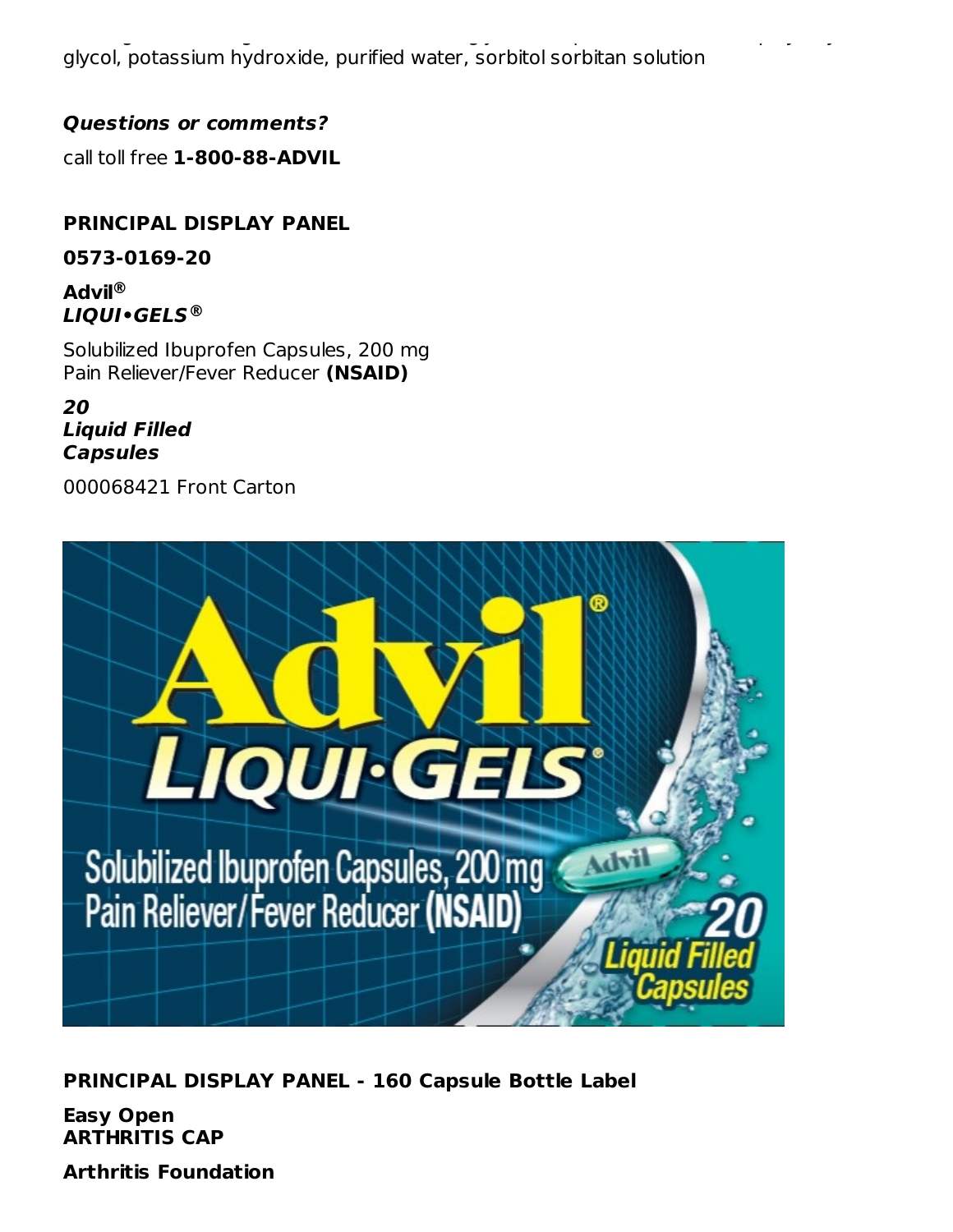**Ease of Use℠ CAP**

## **THIS PACKAGE FOR HOUSEHOLDS WITHOUT YOUNG CHILDREN**

**Advil ® LIQUI•GELS ®**

Solubilized Ibuprofen Capsules, 200 mg Pain Reliever/Fever Reducer **(NSAID)**

**160 Liquid Filled Capsules**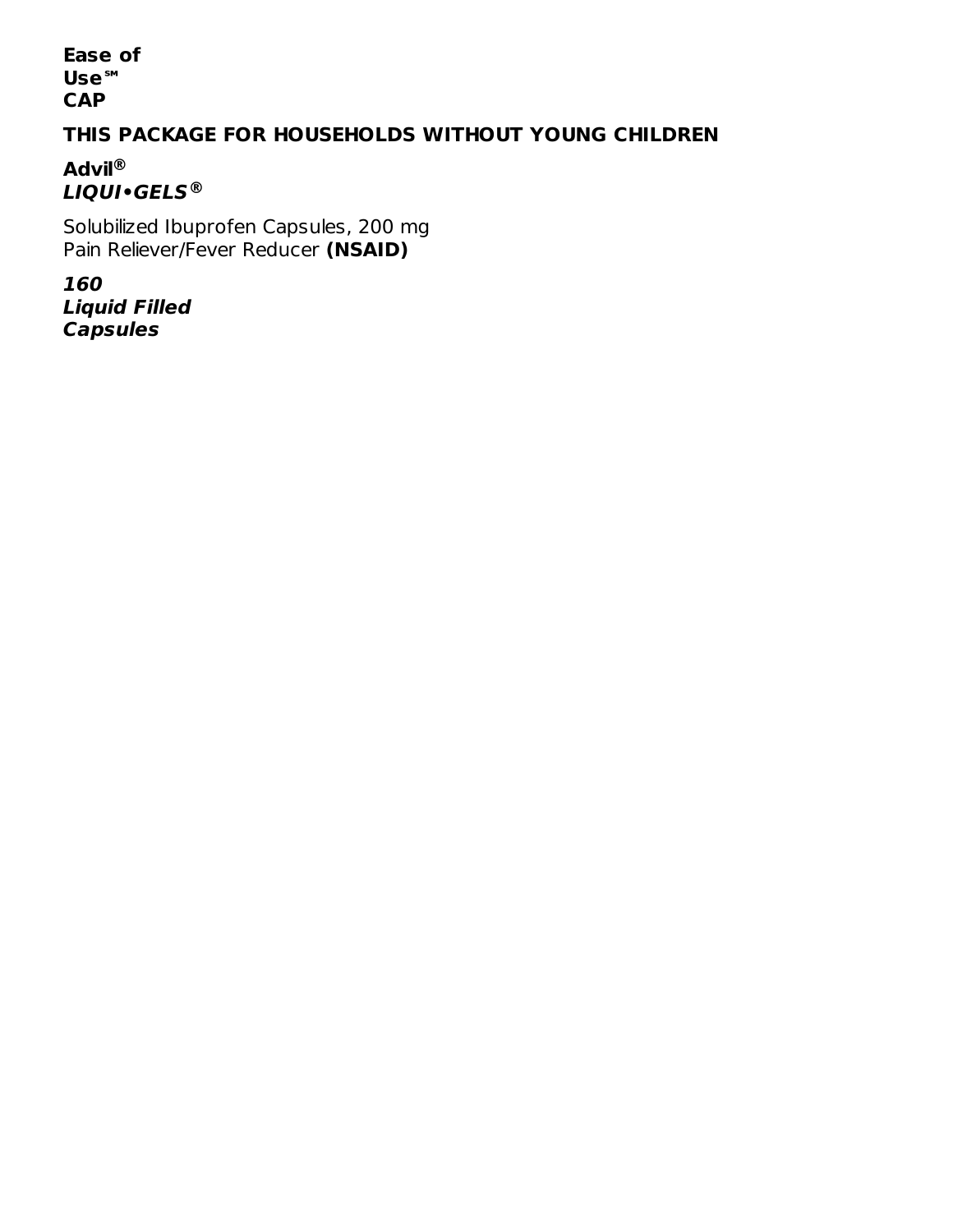

|                                                                                                                                                                                                                                                                                                                                                                                                                                                                                                                                                                                                                                                                                                                                                                                                                                      | Drug Facts (continued)                                                                                                                                                                                                                                                                                                                                                                                         |
|--------------------------------------------------------------------------------------------------------------------------------------------------------------------------------------------------------------------------------------------------------------------------------------------------------------------------------------------------------------------------------------------------------------------------------------------------------------------------------------------------------------------------------------------------------------------------------------------------------------------------------------------------------------------------------------------------------------------------------------------------------------------------------------------------------------------------------------|----------------------------------------------------------------------------------------------------------------------------------------------------------------------------------------------------------------------------------------------------------------------------------------------------------------------------------------------------------------------------------------------------------------|
| Warnings<br>Allergy alert, ibuorofen may cause a severe allergic reaction, especially in people allergic<br>to aspirin. Symptoms may include:<br>hives lifecial swelling<br>asthma (wheezing)<br>shock III skin reddening                                                                                                                                                                                                                                                                                                                                                                                                                                                                                                                                                                                                            | Ask a doctor before use if<br>stomach bleeding warning applies to you<br>wou have problems or serious side effects from taking pain relievers or fever reducers<br>myou have a history of stomach problems, such as heartburn<br>you have high blood pressure, heart disease, liver cirrhosis, kidney disease, asthma, or had a stroke<br>wou are taking a diuretic                                            |
| sash ablisters<br>If an allergic reaction occurs, stop use and seek medical help right away.<br>Stomach bleeding warning:<br>This product contains an NSAID, which may cause severe stomach bleeding.                                                                                                                                                                                                                                                                                                                                                                                                                                                                                                                                                                                                                                | Ask a doctor or pharmacist before use if you are<br>under a doctor's care for any serious condition<br>taking aspirin for heart attack or stroke, because ibuprofen may decrease this benefit of aspirin<br>taking any other drug                                                                                                                                                                              |
| The chance is higher if you<br>are age 60 or older                                                                                                                                                                                                                                                                                                                                                                                                                                                                                                                                                                                                                                                                                                                                                                                   | When using this product<br>take with food or milk if stomach upset occurs                                                                                                                                                                                                                                                                                                                                      |
| lawe had stomach ulcers or bleeding problems.<br>take a blood thinning (anticoagulant) or steroid drug<br>take other drugs containing prescription or nonprescription NSAIDs (aspirin,<br>ibuprofen, naproxen, or others]<br>have 3 or more alcoholic drinks every day while using this product<br>take more or for a longer time than directed<br>Heart attack and stroke warning: NSAIDs, except aspirin, increase the risk of heart<br>attack, heart failure, and stroke. These can be fatal. The risk is higher if you use more<br>than directed or for longer than directed.                                                                                                                                                                                                                                                    | Stop use and ask a doctor if<br>you experience any of the following signs of stomach bleeding:<br>reel faint womit blood whave bloody or black stools<br>large in that does not get better<br>vou have symptoms of heart problems or stroke:<br>chest pain<br><b>E</b> trouble breathing<br>weakness in one part or side of body<br>slumed speech lieg swelling<br>pain gets worse or lasts more than 10 days. |
| Do not use<br>iii you have ever had an allergic reaction to any other pain reliever/fever reducer                                                                                                                                                                                                                                                                                                                                                                                                                                                                                                                                                                                                                                                                                                                                    | fever gets worse or lasts more than 3 days<br>redness or swelling is present in the painful area.                                                                                                                                                                                                                                                                                                              |
| might before or after heart surgery                                                                                                                                                                                                                                                                                                                                                                                                                                                                                                                                                                                                                                                                                                                                                                                                  | any new symptoms appear                                                                                                                                                                                                                                                                                                                                                                                        |
| Drug Facts (continued)                                                                                                                                                                                                                                                                                                                                                                                                                                                                                                                                                                                                                                                                                                                                                                                                               |                                                                                                                                                                                                                                                                                                                                                                                                                |
| If pregnant or breast-feeding, ask a health professional before use. It is especially important not to<br>use buprofen during the last 3 months of pregnancy unless definitely directed to do so by a doctor<br>because it may cause problems in the unborn child or complications during delivery.<br>Keep out of reach of children. In case of overdose, get medical help or contact a Poison Control<br>Center right away.<br>Directions<br><b>III</b> do not take more than directed<br>It the smallest effective dose should be used<br>adults and children 12 years and over: take 1 capsule every 4 to 6 hours while symptoms persist<br>If pain or fever does not respond to 1 capsule, 2 capsules may be used<br>do not exceed 6 capsules in 24 hours, unless directed by a doctor<br>children under 12 years: ask a doctor | Advil                                                                                                                                                                                                                                                                                                                                                                                                          |
| Other information<br>sach capsule contains: potassium 20 mg<br>read all warnings and directions before use                                                                                                                                                                                                                                                                                                                                                                                                                                                                                                                                                                                                                                                                                                                           | For most recent product information, visit www.Advil.com                                                                                                                                                                                                                                                                                                                                                       |
| Ill store at 20-25"C (68-77"F)<br>avoid excessive heat above 40°C (104°F)                                                                                                                                                                                                                                                                                                                                                                                                                                                                                                                                                                                                                                                                                                                                                            | Distributed by: Pfizer, Madison, NJ 07940 USA                                                                                                                                                                                                                                                                                                                                                                  |
| <i>Inactive ingredients</i><br>FD&C green no. 3, gelatin, lecithin (soybean), medium-chain triglycerides, pharmaceutical ink,<br>polyethylene glycol, potassium hydroxide, purified water, sorbitol sorbitan solution                                                                                                                                                                                                                                                                                                                                                                                                                                                                                                                                                                                                                | C 2016 Pfizer Inc.<br>LIQUI-GELS® is a trademark or registered<br>trademark of Catalent Pharma Solutions.                                                                                                                                                                                                                                                                                                      |

ı t  $\mathbf{I}$ ï î.

ı I ï T. ı

#### **PRINCIPAL DISPLAY PANEL**

**0573-1769-20**

**Smaller Capsule**

 $\sqrt{1}$ 

**Same**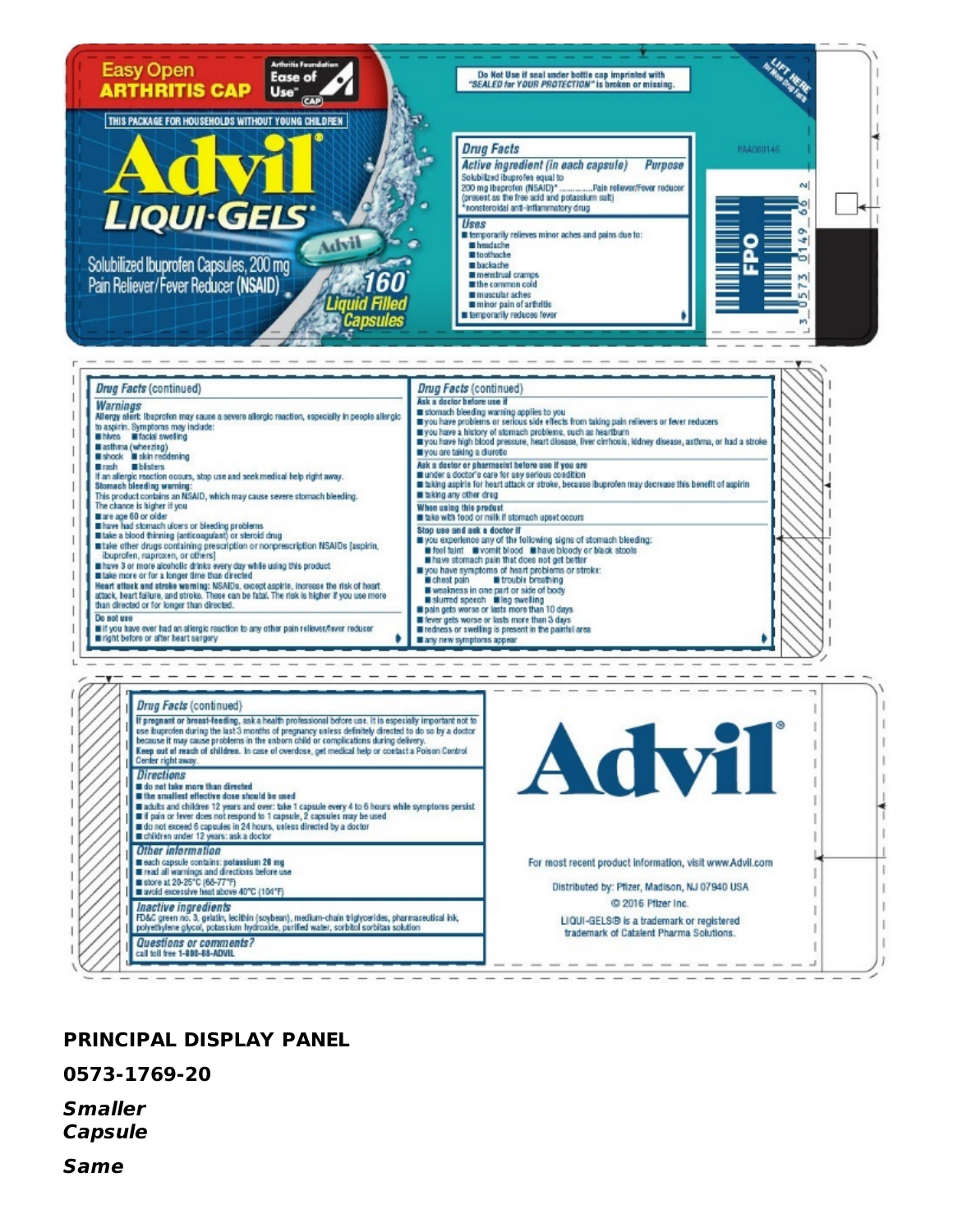## **Strength\***

**Advil ® LIQUI•GELS ®**

#### **minis**

Solubilized Ibuprofen Capsules, 200 mg Pain Reliever/Fever Reducer **(NSAID)**

### **20 Liquid Filled Capsules**

000068424 Front Carton



## **ADVIL**

ibuprofen capsule, liquid filled

| <b>Product Information</b>     |                |                           |               |  |
|--------------------------------|----------------|---------------------------|---------------|--|
| <b>Product Type</b>            | HUMAN OTC DRUG | <b>Item Code (Source)</b> | NDC:0573-0169 |  |
| <b>Route of Administration</b> | ORAL           |                           |               |  |
|                                |                |                           |               |  |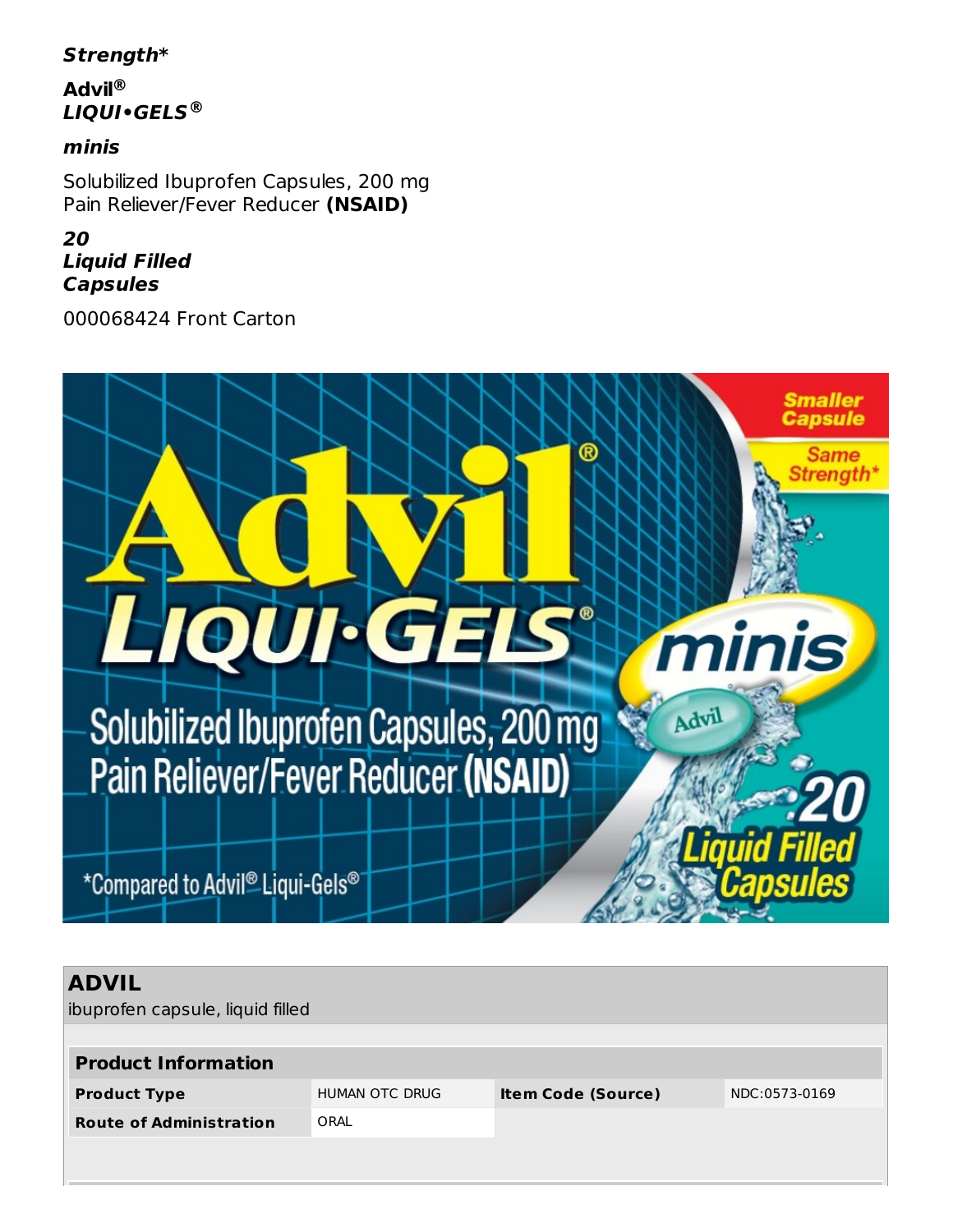|                |                                    | <b>Active Ingredient/Active Moiety</b>                     |            |                                       |                                     |
|----------------|------------------------------------|------------------------------------------------------------|------------|---------------------------------------|-------------------------------------|
|                |                                    | <b>Basis of Strength</b><br><b>Strength</b>                |            |                                       |                                     |
|                |                                    | IBUPROFEN (UNII: WK2XYI10QM) (IBUPROFEN - UNII:WK2XYI10QM) |            | <b>IBUPROFEN</b>                      | 200 mg                              |
|                |                                    |                                                            |            |                                       |                                     |
|                | <b>Inactive Ingredients</b>        |                                                            |            |                                       |                                     |
|                |                                    | <b>Ingredient Name</b>                                     |            |                                       | <b>Strength</b>                     |
|                |                                    | FD&C GREEN NO. 3 (UNII: 3P3ONR6O1S)                        |            |                                       |                                     |
|                |                                    | <b>GELATIN, UNSPECIFIED (UNII: 2G86QN327L)</b>             |            |                                       |                                     |
|                |                                    | <b>LECITHIN, SOYBEAN (UNII: 1DI56QDM62)</b>                |            |                                       |                                     |
|                |                                    | MEDIUM-CHAIN TRIGLYCERIDES (UNII: C9H2L21V7U)              |            |                                       |                                     |
|                |                                    | POLYETHYLENE GLYCOL, UNSPECIFIED (UNII: 3WQ0SDWLA)         |            |                                       |                                     |
|                |                                    | POTASSIUM HYDROXIDE (UNII: WZ H3C48M4T)                    |            |                                       |                                     |
|                | <b>WATER (UNII: 059QF0KO0R)</b>    |                                                            |            |                                       |                                     |
|                | <b>SORBITAN (UNII: 6092ICV9RU)</b> |                                                            |            |                                       |                                     |
|                | <b>SORBITOL (UNII: 506T60A25R)</b> |                                                            |            |                                       |                                     |
|                |                                    |                                                            |            |                                       |                                     |
|                |                                    | <b>Product Characteristics</b>                             |            |                                       |                                     |
|                | Color                              | GREEN (Transparent green to blue green)                    |            | <b>Score</b>                          | no score                            |
|                | <b>Shape</b>                       | CAPSULE (oblong softgel)                                   |            | <b>Size</b>                           | 20 <sub>mm</sub>                    |
|                | Flavor                             |                                                            |            | <b>Imprint Code</b>                   | Advil                               |
|                | <b>Contains</b>                    |                                                            |            |                                       |                                     |
|                |                                    |                                                            |            |                                       |                                     |
|                | <b>Packaging</b>                   |                                                            |            |                                       |                                     |
| #              | <b>Item Code</b>                   | <b>Package Description</b>                                 |            | <b>Marketing Start</b><br><b>Date</b> | <b>Marketing End</b><br><b>Date</b> |
|                | NDC:0573-<br>0169-17               | 3000 in 1 CASE                                             | 04/10/1995 |                                       |                                     |
| $\mathbf{1}$   |                                    | 2 in 1 POUCH; Type 0: Not a Combination<br>Product         |            |                                       |                                     |
| $\overline{2}$ | NDC:0573-<br>0169-02               | 50 in 1 BOX                                                | 04/10/1995 |                                       |                                     |
| $\mathbf{2}$   |                                    | 2 in 1 POUCH; Type 0: Not a Combination<br>Product         |            |                                       |                                     |
| 3              | NDC:0573-<br>0169-19               | 1 in 1 CARTON                                              | 04/10/1995 |                                       |                                     |
|                |                                    |                                                            |            |                                       |                                     |

| 3 |                      | 4 in 1 BLISTER PACK; Type 0: Not a Combination<br>Product |             |  |
|---|----------------------|-----------------------------------------------------------|-------------|--|
| 4 | NDC:0573-<br>0169-20 | 1 in 1 CARTON                                             | 04/10/1995  |  |
| 4 |                      | 20 in 1 BOTTLE; Type 0: Not a Combination<br>Product      |             |  |
| 5 | NDC:0573-<br>0169-40 | 1 in 1 CARTON                                             | 04/10/1995  |  |
| 5 |                      | 80 in 1 BOTTLE; Type 0: Not a Combination<br>Product      |             |  |
| 6 | NDC:0573-<br>0169-11 | 1 in 1 CARTON                                             | 04/10/1995  |  |
| 6 |                      | 120 in 1 BOTTLE; Type 0: Not a Combination<br>Product     |             |  |
|   | NDC:0573-            | $1 \times 1$ $CADTON$                                     | 0.4/10/1005 |  |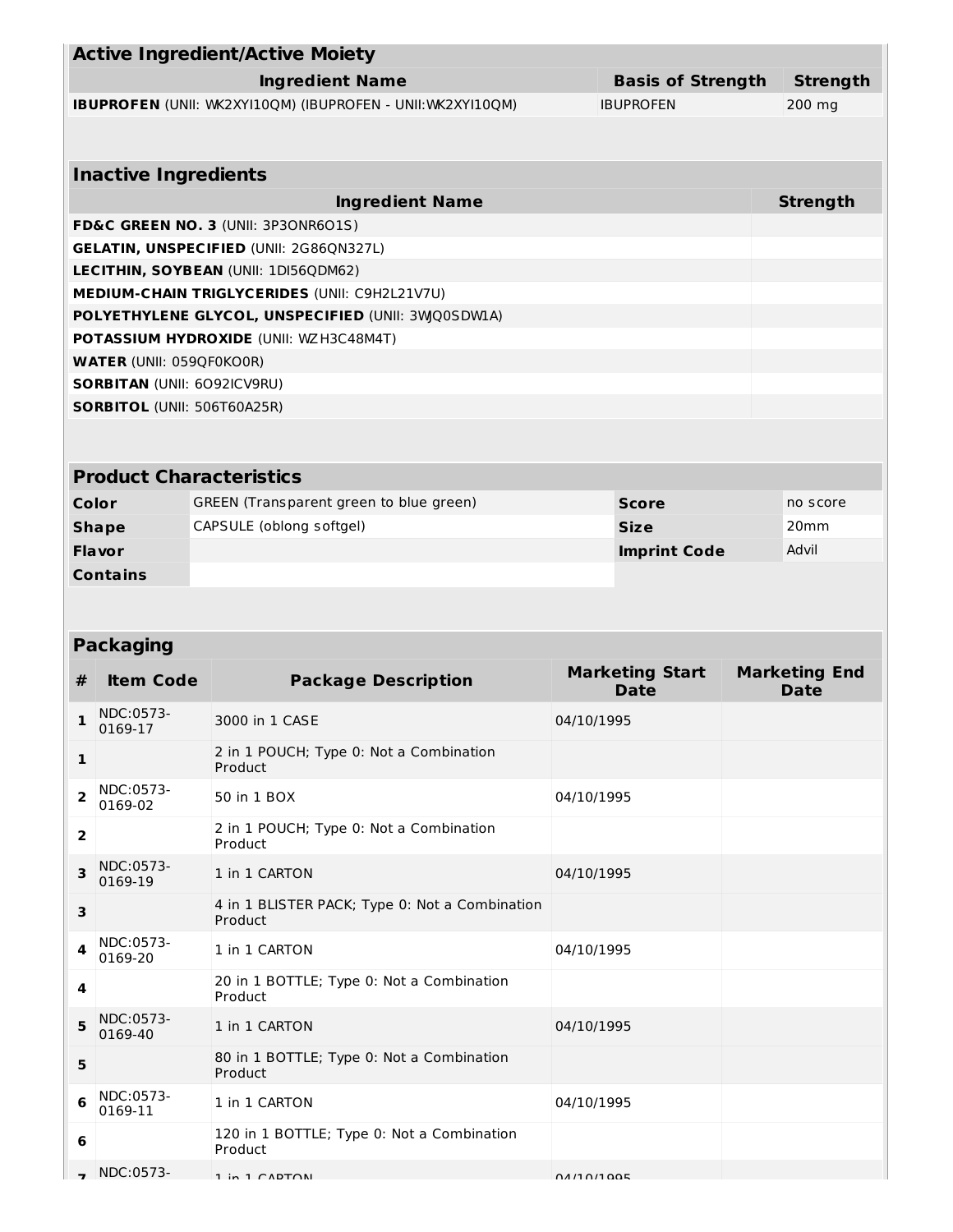| $\mathbf{r}$   | 0169-89                             | <b>I III I CARION</b>                                     | CALT /DT /HO                          |                                     |
|----------------|-------------------------------------|-----------------------------------------------------------|---------------------------------------|-------------------------------------|
| $\overline{7}$ |                                     | 160 in 1 BOTTLE; Type 0: Not a Combination<br>Product     |                                       |                                     |
| 8              | NDC:0573-<br>0169-30                | 1 in 1 CARTON                                             | 04/10/1995                            |                                     |
| 8              |                                     | 40 in 1 BOTTLE; Type 0: Not a Combination<br>Product      |                                       |                                     |
| $\mathbf{9}$   | NDC:0573-<br>0169-31                | 1 in 1 CARTON                                             | 04/10/1995                            |                                     |
| 9              |                                     | 60 in 1 BOTTLE; Type 0: Not a Combination<br>Product      |                                       |                                     |
| 10             | NDC:0573-<br>0169-86                | 1 in 1 CARTON                                             | 04/10/1995                            |                                     |
| 10             |                                     | 100 in 1 BOTTLE; Type 0: Not a Combination<br>Product     |                                       |                                     |
| 11             | NDC:0573-<br>0169-51                | 1 in 1 CARTON                                             | 04/10/1995                            |                                     |
| 11             |                                     | 180 in 1 BOTTLE; Type 0: Not a Combination<br>Product     |                                       |                                     |
| 12             | NDC:0573-<br>0169-43                | 1 in 1 CARTON                                             | 04/10/1995                            |                                     |
| 12             |                                     | 120 in 1 BOTTLE; Type 0: Not a Combination<br>Product     |                                       |                                     |
| 13             | NDC:0573-<br>0169-49                | 200 in 1 BOTTLE; Type 0: Not a Combination<br>Product     | 04/10/1995                            |                                     |
| 14             | NDC:0573-<br>0169-52                | 1 in 1 CARTON                                             | 04/10/1995                            |                                     |
| 14             |                                     | 200 in 1 BOTTLE; Type 0: Not a Combination<br>Product     |                                       |                                     |
| 15             | NDC:0573-<br>0169-08                | 2 in 1 CARTON                                             | 04/10/1995                            |                                     |
| 15             |                                     | 120 in 1 BOTTLE; Type 0: Not a Combination<br>Product     |                                       |                                     |
| 16             | NDC:0573-<br>0169-22                | 1 in 1 CARTON                                             | 04/10/1995                            |                                     |
| 16             |                                     | 30 in 1 BOTTLE; Type 0: Not a Combination<br>Product      |                                       |                                     |
| 17             | NDC:0573-<br>0169-13                | 240 in 1 BOTTLE; Type 0: Not a Combination<br>Product     | 04/10/1995                            |                                     |
| 18             | NDC:0573-<br>0169-76                | 1 in 1 CARTON                                             | 04/10/1995                            |                                     |
| 18             |                                     | 160 in 1 BOTTLE; Type 0: Not a Combination<br>Product     |                                       |                                     |
|                |                                     |                                                           |                                       |                                     |
|                |                                     | <b>Marketing Information</b>                              |                                       |                                     |
|                | <b>Marketing</b><br><b>Category</b> | <b>Application Number or Monograph</b><br><b>Citation</b> | <b>Marketing Start</b><br><b>Date</b> | <b>Marketing End</b><br><b>Date</b> |
| <b>NDA</b>     |                                     | NDA020402                                                 | 04/10/1995                            |                                     |
|                |                                     |                                                           |                                       |                                     |

# **ADVIL**

ibuprofen capsule, liquid filled

## **Product Information**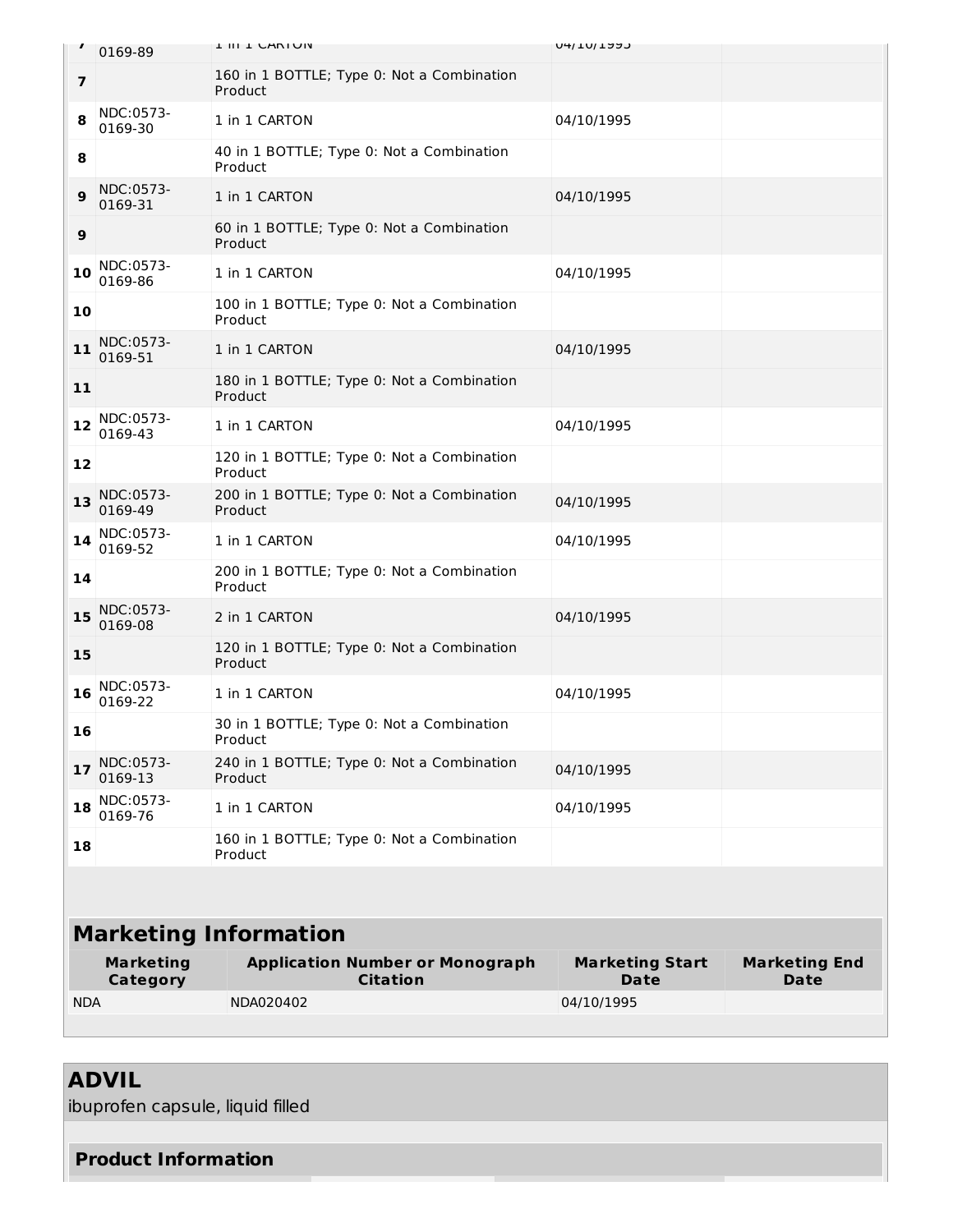|                         | <b>HUMAN OTC DRUG</b><br><b>Item Code (Source)</b><br>NDC:0573-0149<br><b>Product Type</b>  |                                                |                                                             |                              |                  |                                       |  |                                     |
|-------------------------|---------------------------------------------------------------------------------------------|------------------------------------------------|-------------------------------------------------------------|------------------------------|------------------|---------------------------------------|--|-------------------------------------|
|                         | <b>Route of Administration</b>                                                              |                                                | ORAL                                                        |                              |                  |                                       |  |                                     |
|                         |                                                                                             |                                                |                                                             |                              |                  |                                       |  |                                     |
|                         |                                                                                             | <b>Active Ingredient/Active Moiety</b>         |                                                             |                              |                  |                                       |  |                                     |
|                         |                                                                                             |                                                | <b>Ingredient Name</b>                                      |                              |                  | <b>Basis of Strength</b>              |  | <b>Strength</b>                     |
|                         |                                                                                             |                                                | IBUPROFEN (UNII: WK2XYI10QM) (IBUPROFEN - UNII: WK2XYI10QM) |                              |                  | <b>IBUPROFEN</b>                      |  | 200 mg                              |
|                         |                                                                                             |                                                |                                                             |                              |                  |                                       |  |                                     |
|                         | <b>Inactive Ingredients</b>                                                                 |                                                |                                                             |                              |                  |                                       |  |                                     |
|                         |                                                                                             |                                                | <b>Ingredient Name</b>                                      |                              |                  |                                       |  | <b>Strength</b>                     |
|                         |                                                                                             | FD&C GREEN NO. 3 (UNII: 3P3ONR6O1S)            |                                                             |                              |                  |                                       |  |                                     |
|                         |                                                                                             | <b>GELATIN, UNSPECIFIED (UNII: 2G86QN327L)</b> |                                                             |                              |                  |                                       |  |                                     |
|                         |                                                                                             | <b>LECITHIN, SOYBEAN (UNII: 1DI56QDM62)</b>    |                                                             |                              |                  |                                       |  |                                     |
|                         |                                                                                             |                                                | <b>MEDIUM-CHAIN TRIGLYCERIDES (UNII: C9H2L21V7U)</b>        |                              |                  |                                       |  |                                     |
|                         |                                                                                             |                                                | POLYETHYLENE GLYCOL, UNSPECIFIED (UNII: 3WQ0SDWLA)          |                              |                  |                                       |  |                                     |
|                         |                                                                                             | POTASSIUM HYDROXIDE (UNII: WZ H3C48M4T)        |                                                             |                              |                  |                                       |  |                                     |
|                         | <b>WATER (UNII: 059QF0KO0R)</b>                                                             |                                                |                                                             |                              |                  |                                       |  |                                     |
|                         | <b>SORBITAN (UNII: 6092ICV9RU)</b>                                                          |                                                |                                                             |                              |                  |                                       |  |                                     |
|                         | <b>SORBITOL (UNII: 506T60A25R)</b>                                                          |                                                |                                                             |                              |                  |                                       |  |                                     |
|                         |                                                                                             |                                                |                                                             |                              |                  |                                       |  |                                     |
|                         |                                                                                             | <b>Product Characteristics</b>                 |                                                             |                              |                  |                                       |  |                                     |
|                         | Color<br>GREEN (Transparent green to blue green)<br><b>Score</b><br>no score                |                                                |                                                             |                              |                  |                                       |  |                                     |
|                         | CAPSULE (oblong softgel)<br><b>Shape</b><br><b>Size</b>                                     |                                                |                                                             |                              | 20 <sub>mm</sub> |                                       |  |                                     |
|                         | Flavor                                                                                      |                                                |                                                             | Advil<br><b>Imprint Code</b> |                  |                                       |  |                                     |
|                         | <b>Contains</b>                                                                             |                                                |                                                             |                              |                  |                                       |  |                                     |
|                         |                                                                                             |                                                |                                                             |                              |                  |                                       |  |                                     |
|                         | <b>Packaging</b>                                                                            |                                                |                                                             |                              |                  |                                       |  |                                     |
| $\#$                    | <b>Item Code</b>                                                                            |                                                | <b>Package Description</b>                                  |                              |                  | <b>Marketing Start</b><br><b>Date</b> |  | <b>Marketing End</b><br><b>Date</b> |
| 1                       | NDC:0573-0149-<br>13                                                                        | 1 in 1 CARTON                                  |                                                             |                              | 04/10/1995       |                                       |  |                                     |
| 1                       |                                                                                             | Product                                        | 80 in 1 BOTTLE; Type 0: Not a Combination                   |                              |                  |                                       |  |                                     |
| $\overline{\mathbf{2}}$ | NDC:0573-0149-<br>04                                                                        | 2 in 1 BLISTER PACK                            |                                                             |                              | 03/01/2018       |                                       |  |                                     |
| $\overline{\mathbf{2}}$ | 2 in 1 PACKET; Type 0: Not a Combination<br>Product                                         |                                                |                                                             |                              |                  |                                       |  |                                     |
| 3                       | NDC:0573-0149-<br>66                                                                        | Product                                        | 160 in 1 BOTTLE; Type 0: Not a Combination                  | 03/01/2016                   |                  |                                       |  |                                     |
| 4                       | 180 in 1 BOTTLE; Type 0: Not a Combination<br>NDC:0573-0149-<br>10/01/2016<br>91<br>Product |                                                |                                                             |                              |                  |                                       |  |                                     |
|                         |                                                                                             |                                                |                                                             |                              |                  |                                       |  |                                     |
|                         |                                                                                             | <b>Marketing Information</b>                   |                                                             |                              |                  |                                       |  |                                     |
|                         | <b>Marketing</b><br>Category                                                                |                                                | <b>Application Number or Monograph</b><br><b>Citation</b>   |                              |                  | <b>Marketing Start</b><br>Date        |  | <b>Marketing End</b><br><b>Date</b> |
| <b>NDA</b>              |                                                                                             | NDA020402                                      |                                                             |                              | 04/10/1995       |                                       |  |                                     |
|                         |                                                                                             |                                                |                                                             |                              |                  |                                       |  |                                     |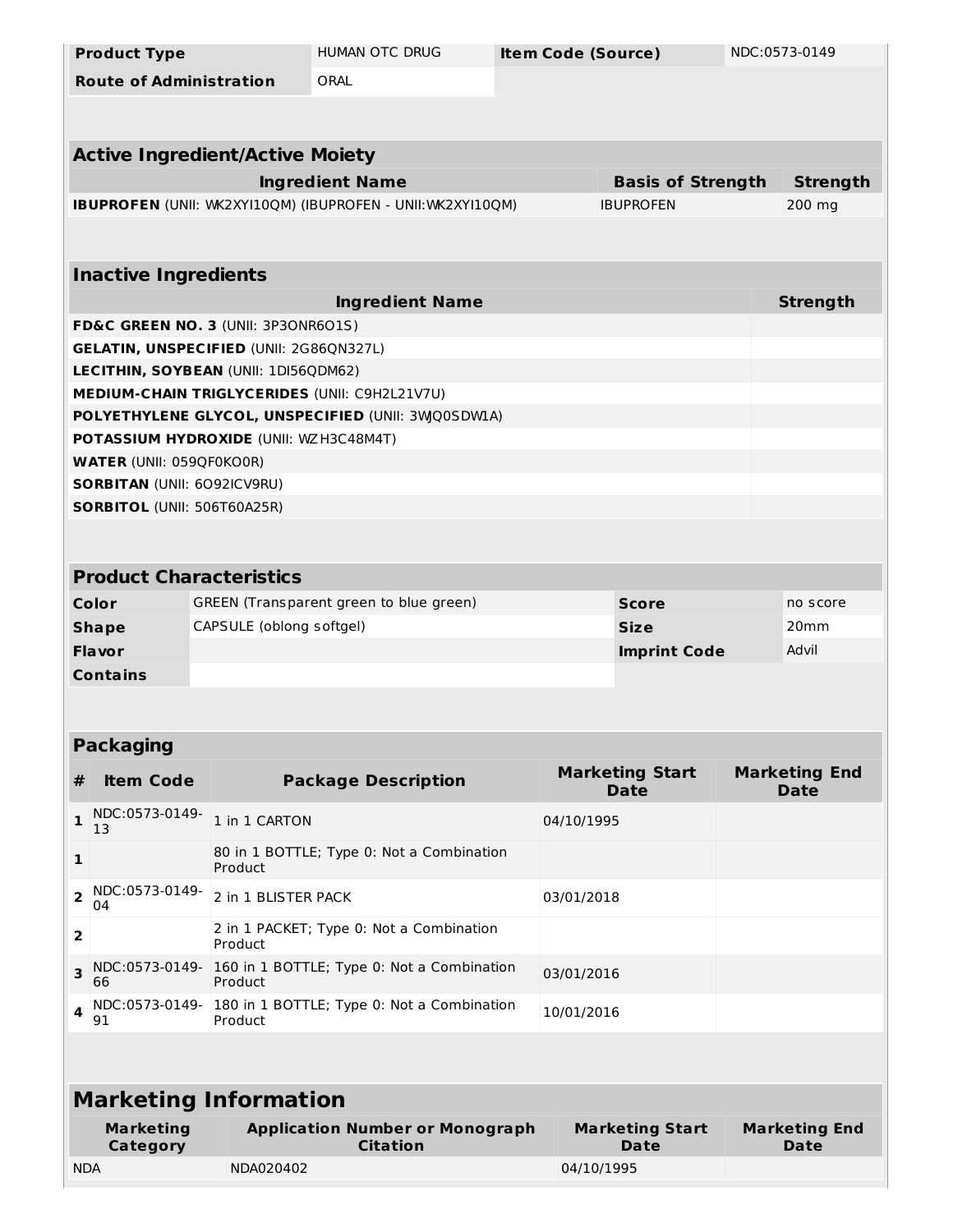| <b>ADVIL</b>                     |                                    |                                                      |                                                             |                           |                                       |  |                                     |
|----------------------------------|------------------------------------|------------------------------------------------------|-------------------------------------------------------------|---------------------------|---------------------------------------|--|-------------------------------------|
| ibuprofen capsule, liquid filled |                                    |                                                      |                                                             |                           |                                       |  |                                     |
|                                  | <b>Product Information</b>         |                                                      |                                                             |                           |                                       |  |                                     |
|                                  |                                    |                                                      |                                                             |                           |                                       |  |                                     |
|                                  | <b>Product Type</b>                |                                                      | <b>HUMAN OTC DRUG</b>                                       | <b>Item Code (Source)</b> |                                       |  | NDC:0573-1769                       |
|                                  | <b>Route of Administration</b>     |                                                      | ORAL                                                        |                           |                                       |  |                                     |
|                                  |                                    |                                                      |                                                             |                           |                                       |  |                                     |
|                                  |                                    | <b>Active Ingredient/Active Moiety</b>               |                                                             |                           |                                       |  |                                     |
|                                  |                                    |                                                      | <b>Ingredient Name</b>                                      |                           | <b>Basis of Strength</b>              |  | <b>Strength</b>                     |
|                                  |                                    |                                                      | IBUPROFEN (UNII: WK2XYI10QM) (IBUPROFEN - UNII: WK2XYI10QM) |                           | <b>IBUPROFEN</b>                      |  | 200 mg                              |
|                                  |                                    |                                                      |                                                             |                           |                                       |  |                                     |
|                                  | <b>Inactive Ingredients</b>        |                                                      |                                                             |                           |                                       |  |                                     |
|                                  |                                    |                                                      | <b>Ingredient Name</b>                                      |                           |                                       |  | <b>Strength</b>                     |
|                                  |                                    | FD&C GREEN NO. 3 (UNII: 3P3ONR6O1S)                  |                                                             |                           |                                       |  |                                     |
|                                  |                                    | <b>GELATIN, UNSPECIFIED (UNII: 2G86QN327L)</b>       |                                                             |                           |                                       |  |                                     |
|                                  |                                    |                                                      | <b>MEDIUM-CHAIN TRIGLYCERIDES (UNII: C9H2L21V7U)</b>        |                           |                                       |  |                                     |
|                                  |                                    |                                                      | POLYETHYLENE GLYCOL, UNSPECIFIED (UNII: 3WQ0SDWIA)          |                           |                                       |  |                                     |
|                                  |                                    | <b>POTASSIUM HYDROXIDE (UNII: WZH3C48M4T)</b>        |                                                             |                           |                                       |  |                                     |
|                                  | <b>WATER (UNII: 059QF0KO0R)</b>    |                                                      |                                                             |                           |                                       |  |                                     |
|                                  | <b>SORBITOL (UNII: 506T60A25R)</b> |                                                      |                                                             |                           |                                       |  |                                     |
|                                  | <b>SORBITAN (UNII: 6092ICV9RU)</b> |                                                      |                                                             |                           |                                       |  |                                     |
|                                  |                                    |                                                      |                                                             |                           |                                       |  |                                     |
|                                  | <b>Product Characteristics</b>     |                                                      |                                                             |                           |                                       |  |                                     |
|                                  | Color                              |                                                      | GREEN (transparent green to blue green)                     |                           | <b>Score</b>                          |  | no score                            |
|                                  | <b>Shape</b>                       | CAPSULE (oblong softgel)                             |                                                             |                           | 13mm<br><b>Size</b>                   |  |                                     |
|                                  | <b>Flavor</b>                      |                                                      |                                                             |                           | Advil<br><b>Imprint Code</b>          |  |                                     |
|                                  | <b>Contains</b>                    |                                                      |                                                             |                           |                                       |  |                                     |
|                                  |                                    |                                                      |                                                             |                           |                                       |  |                                     |
|                                  |                                    |                                                      |                                                             |                           |                                       |  |                                     |
|                                  | <b>Packaging</b>                   |                                                      |                                                             |                           |                                       |  |                                     |
| #                                | <b>Item Code</b>                   |                                                      | <b>Package Description</b>                                  |                           | <b>Marketing Start</b><br><b>Date</b> |  | <b>Marketing End</b><br><b>Date</b> |
| 1                                | NDC:0573-1769-<br>20               | 1 in 1 CARTON                                        |                                                             | 03/08/2017                |                                       |  |                                     |
| 1                                |                                    | 20 in 1 BOTTLE; Type 0: Not a Combination<br>Product |                                                             |                           |                                       |  |                                     |
| $\mathbf{2}$                     | NDC:0573-1769-<br>80               | 1 in 1 CARTON                                        |                                                             | 03/08/2017                |                                       |  |                                     |
| 2                                |                                    | Product                                              | 80 in 1 BOTTLE; Type 0: Not a Combination                   |                           |                                       |  |                                     |
| 3                                | NDC:0573-1769-<br>89               | 1 in 1 CARTON                                        |                                                             | 03/08/2017                |                                       |  |                                     |
| 3                                |                                    | Product                                              | 160 in 1 BOTTLE; Type 0: Not a Combination                  |                           |                                       |  |                                     |
|                                  |                                    |                                                      |                                                             |                           |                                       |  |                                     |